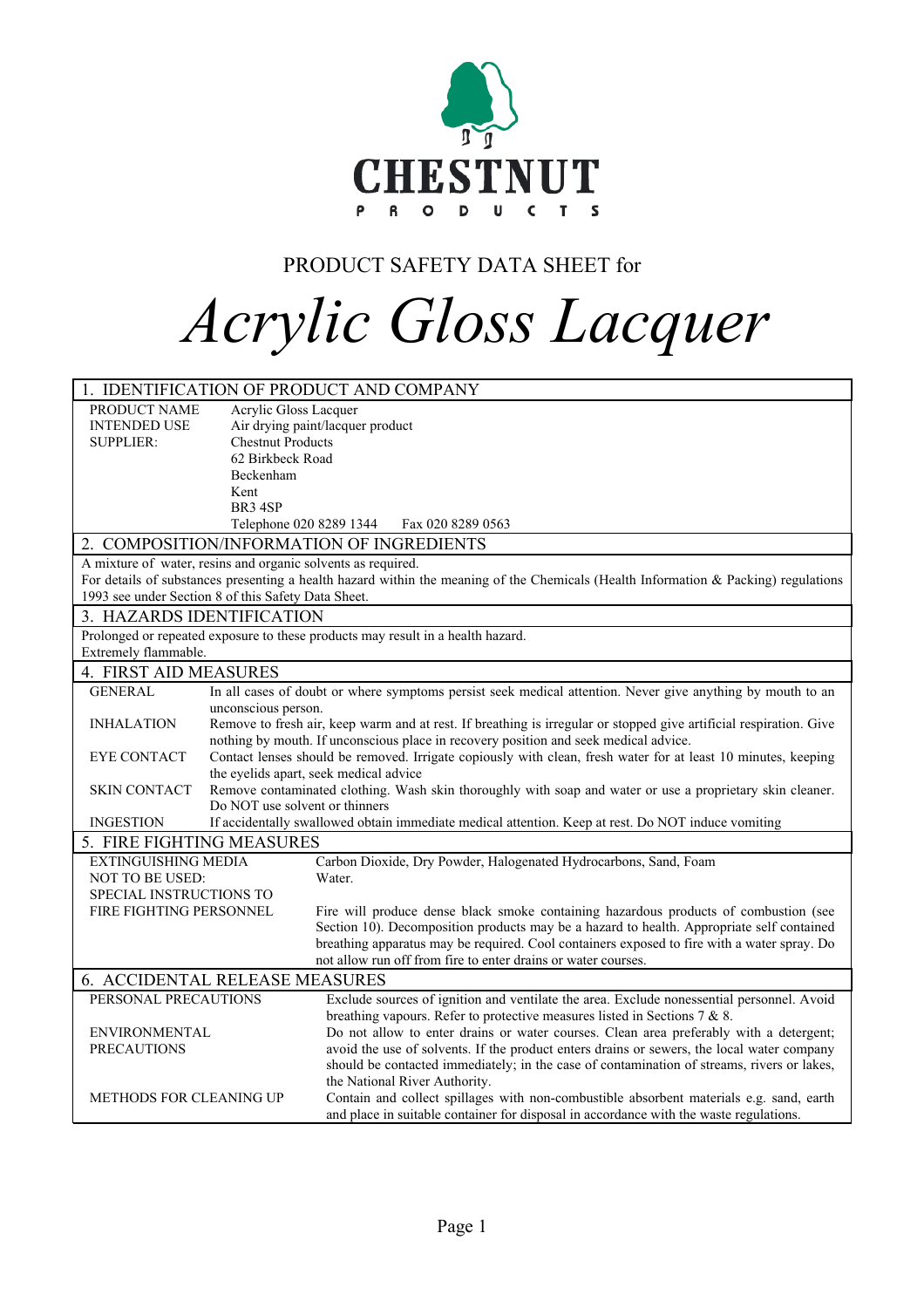

#### STORAGE AND HANDLING

Vapours are heavier than air and may spread along floors. They may form explosive mixtures with air. Prevent creation of explosive or flammable mixtures and avoid vapour concentrations higher than the OEL. Do not use in areas where potential sources of ignition exist. Electrical equipment should be protected to the appropriate standard. Use non sparking tools and exclude sources of heat, sparks and flames. Keep container tightly closed. Avoid skin and eye contact. For personal protection refer to Section 8. Good housekeeping and regular removal of waste materials will reduce risks. The product may charge electrostatically. Use earthing leads when transferring from one container to another. Wear anti-static footwear and clothing. Floors should be electrically conductive. HANDLING

Store in accordance with the conditions of the licence which is necessary under the Petroleum (Consolidation) Act. See the HSE guidance note Storage of Flammable Liquids in Containers. Observe the label precautions. Store below 50°C in a dry, well ventilated place away from sources of heat, ignition and direct sunlight. No smoking. Prevent unauthorised access. Containers which are opened should be properly resealed and kept upright to prevent leakage. Store away from oxidising agents and strongly alkaline and acid materials. The principles contained in the HSE's guidance note Storage of Packaged Dangerous Substances should be observed when storing this product. **STORAGE** 

#### 8. EXPOSURE CONTROLS / PERSONAL PROTECTION

ENGINEERING MEASURES

Provide adequate ventilation. Where reasonably practicable this should be achieved by the use of local exhaust ventilation and good general extraction. If extraction methods are insufficient to maintain concentrations of particaluates and/or solvent vapours below relevant OEL's, suitable respiratory protective equipment should be worn

| Substance Name                | % Conc Range         | Symbol | OES <sub>8</sub> | OES 10 | Risk       | <b>Notation</b> |
|-------------------------------|----------------------|--------|------------------|--------|------------|-----------------|
|                               |                      |        | hr ppm           | mın    | Phrases    |                 |
|                               |                      |        |                  | ppm    |            |                 |
| 2-BUTOXYETHANOL               | $>5\%$ and $=<10\%$  | Xn     | 25.00            |        | 12,366,667 | <b>SkMEL</b>    |
| <b>ACETONE</b>                | $>$ 25% and = < 50%  |        | 750.00           | 150.00 |            | <b>OES</b>      |
| 4-METHYLPENTAN-2-ONE          | $>1\%$ and $=<5\%$   |        | 50.00            | 75.00  |            | <b>SkOES</b>    |
| 1-METHOXY PROPAN-2-OL ACETATE | $>1\%$ and $=<5\%$   |        | 100.00           |        |            | <b>OES</b>      |
| <b>BUTANE</b>                 | $>10\%$ and $=<25\%$ |        | 600.00           | 750.00 |            | <b>OES</b>      |

**NOTES** 

Notations = Sk - risk of absorption through skin Sen - respiratory sensitizer

OES - Occupational Exposure Standard MEL - Maximum Exposure Limit

OEL's are from EH40 except where marked SUP which are assigned by the supplier of the substance.

| *= OES given in mg/cubic metre - no figures are available for parts per million. |             |                                                                                                |                  |  |  |
|----------------------------------------------------------------------------------|-------------|------------------------------------------------------------------------------------------------|------------------|--|--|
| <b>GENERAL PROTECTION</b>                                                        |             | All ppe, including rpe, used to control exposure to hazardous substances must be selected to   |                  |  |  |
|                                                                                  |             | meet the requirements of the COSHH regulations                                                 |                  |  |  |
| <b>RESPIRATORY PROTECTION</b>                                                    |             | Air fed respiratory equipment should be worn when this product is sprayed if the levels of     |                  |  |  |
|                                                                                  |             | exposure cannot be controlled to below OEL 's and engineering methods cannot be reasonably     |                  |  |  |
|                                                                                  | improved.   |                                                                                                |                  |  |  |
| <b>HAND PROTECTION</b>                                                           |             | Full physical protection is best. Seek relevant advice from glove manufacturers. Barrier cream |                  |  |  |
|                                                                                  |             | may be of help but should not be applied to contaminated skin.                                 |                  |  |  |
| <b>EYE PROTECTION</b>                                                            |             | Eye protection designed to protect against liquid splashes should be worn                      |                  |  |  |
| <b>SKIN PROTECTION</b>                                                           |             | Cotton or cotton/synthetic overalls or coveralls are normally suitable. Grossly contaminated   |                  |  |  |
|                                                                                  |             | clothing should be removed and the skin washed with soap and water or a proprietary skin       |                  |  |  |
|                                                                                  | cleaner.    |                                                                                                |                  |  |  |
| 9. PHYSICAL AND CHEMICAL PROPERTIES                                              |             |                                                                                                |                  |  |  |
| PHYSICAL STATE                                                                   | Aerosol     | <b>VAPOUR DENSITY</b>                                                                          | N/A              |  |  |
| <b>FLASH POINT</b>                                                               | 40°C Method | <b>LOWER EXPLOSION LIMIT</b>                                                                   | $.8\%$ Vol.      |  |  |
|                                                                                  |             |                                                                                                |                  |  |  |
| <b>VISCOSITY</b>                                                                 |             | <b>SOLUBILITY IN WATER</b>                                                                     | <b>INSOLUBLE</b> |  |  |
| <b>SPECIFIC GRAVITY</b>                                                          |             |                                                                                                |                  |  |  |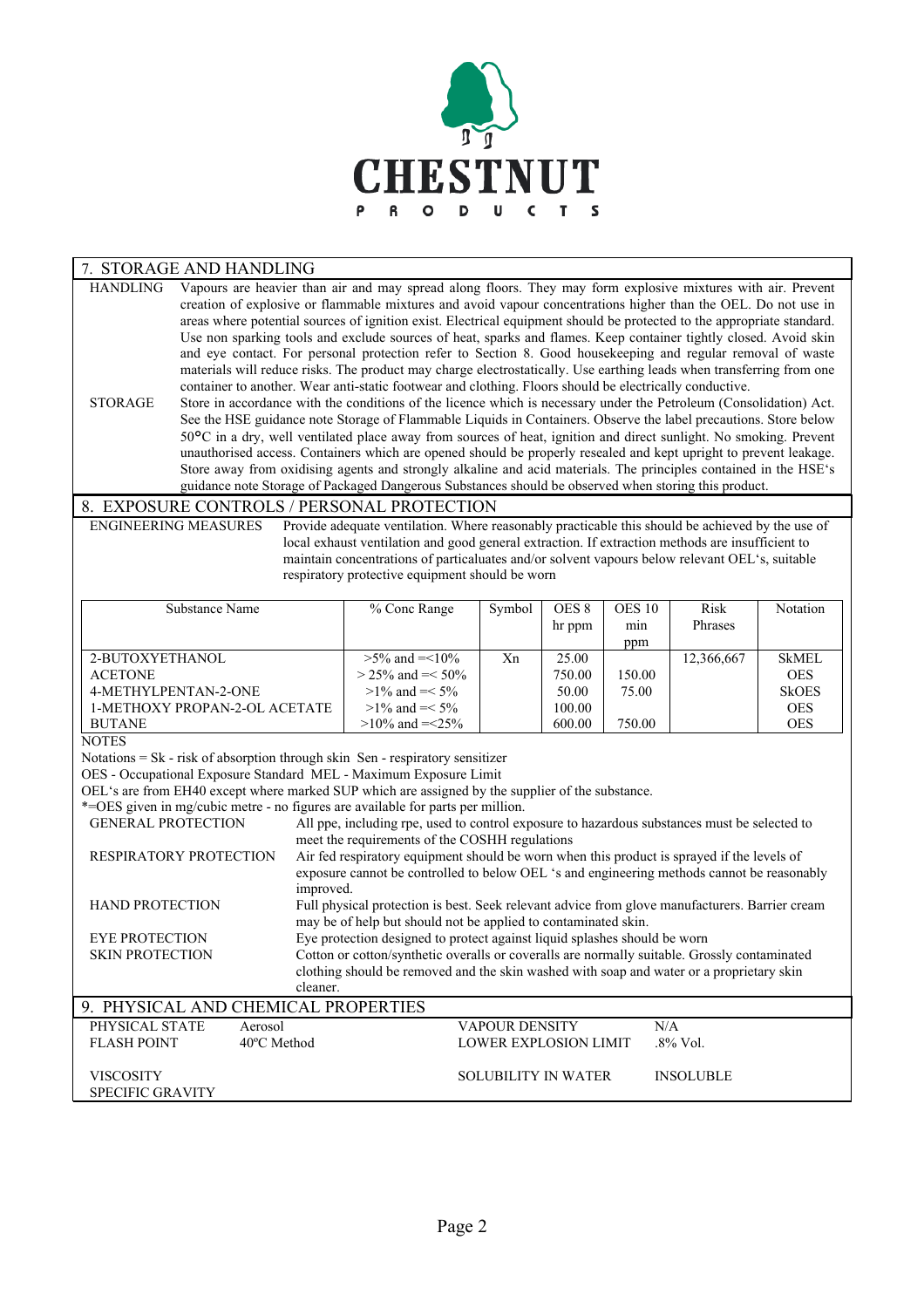

# 10. STABILITY AND REACTIVITY

Stable under the recommended storage and handing conditions (see Sect 7). In a fire, hazardous decomposition products such as smoke, carbon monoxide carbon dioxide and oxides of nitrogen may be produced. Keep away from oxidising agents and strongly

## 11. TOXICOLOGICAL INFORMATION

| 11. 1911100200101121111010111111011 |                    |
|-------------------------------------|--------------------|
| <b>INGREDIENTS</b>                  | LD50 (ANIMAL/ORAL) |
| 2-Butoxyethanol                     | $15G/kG$ (Rat)     |
| Acetone                             | $9.75g/Kg$ (Rat)   |
| 4-Methylpentan-2-One                | 2.1g/Kg(Rat)       |
| 1-Methoxy Propan-2-Ol Acetate       | 8.5g/Kg(Rat)       |

There is no data available on the product itself.

Exposure to organic solvent vapours may result in adverse health effects such as irritation of the mucous membrane and respiratory system and adverse affects on the renal and central nervous systems. Symptoms include headache, dizziness, fatigue, muscular weakness, drowsiness and in extreme cases unconsciousness.

Splashes in the eye may cause irritation and reversible local damage.

Acetone may produce conjuctival irritation and dermatitis. High vapour concentrations irritate the respiratory tract, are anaesthetic and may cause headaches and dizziness and depress the central nervous system leading to unconsciousness. Ingestion may cause gastrointestinal irritation and depression of the central nervous system leading to unconsciousness.

#### 12. ECOLOGICAL INFORMATION

There is no data on the product itself. The product should not be allowed to enter drains of water courses or be deposited where it can affect ground or surface waters. The Air Pollution Control requirements of regulations made under the Environmental Protection Act may apply to the use of this product.

Acetone has no bio-accumulation potential, is not acutely toxic and has good biodegradability.

## 13. DISPOSAL CONSIDERATIONS

Do not allow to enter drains of water courses or dispose of where ground or surface waters may be affected. Wastes, including emptied containers are controlled wastes and should be disposed of in accordance with regulations made under the Control of Pollution & Environmental Protection Acts.

#### 14 TRANSPORT INFORMATION

|               | 14 IKANSPUKI INFUKMATION     |                            |               |      |       |   |
|---------------|------------------------------|----------------------------|---------------|------|-------|---|
| Road/Rail     | SI Number Designation        | 1950                       | Packing Group | 11.  | Class | 9 |
|               |                              | <b>PAINT</b>               |               |      |       |   |
| Sea           | Packing group. $\leq$ =30lts |                            | UN Number     | 1950 | Class | 9 |
|               | Marine Pollutant             | No                         | <b>MFAG</b>   | 310  |       |   |
|               | EMS.                         | $3 - 05$                   |               |      |       |   |
|               | Main Risk                    | <b>EXTREMELY FLAMMABLE</b> |               |      |       |   |
|               | <b>Shipping Name</b>         |                            |               |      |       |   |
|               |                              | PAINT UN 1950              |               |      |       |   |
| Air           | Packing Group <= 30lts       |                            |               |      | Class | 9 |
|               | UN Number                    | 1950                       |               |      |       |   |
|               | Main Risk                    | <b>EXTREMELY FLAMMABLE</b> |               |      |       |   |
|               | <b>Shipping Name</b>         | <b>PAINT</b>               |               |      |       |   |
| International |                              |                            | UN Number     | 1950 | Class | 9 |
| Road/Rail     | Packing Group                | II                         |               |      |       |   |
|               | Item Number                  | 5 <sub>b</sub>             |               |      |       |   |
|               | Main Risk                    | <b>EXTREMELY FLAMMABLE</b> |               |      |       |   |
|               | <b>Shipping Name</b>         | <b>PAINT</b>               |               |      |       |   |
|               |                              |                            |               |      |       |   |